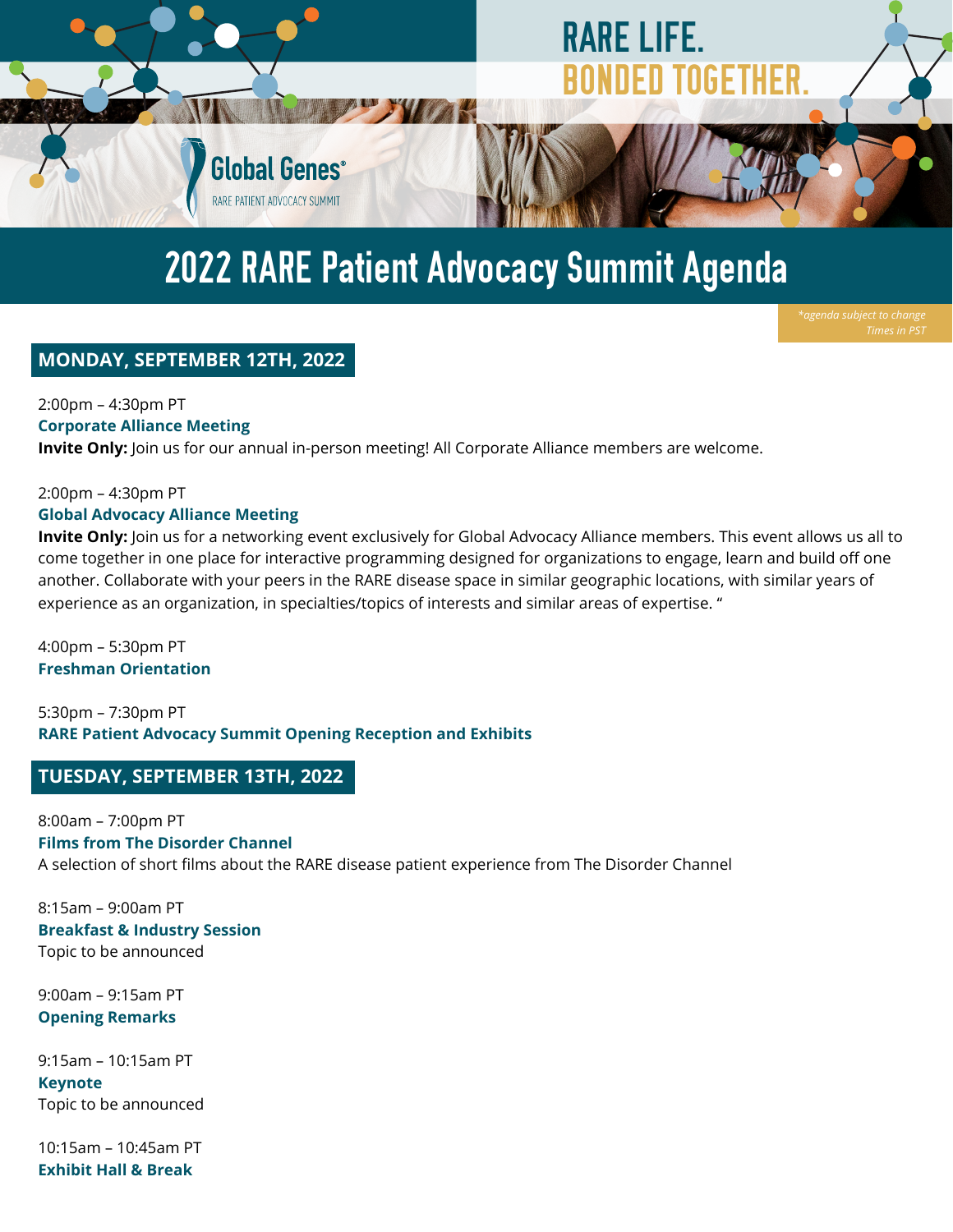### 12:00pm – 12:45pm PT **Lunch & Industry Session** Topic to be announced

# 12:45pm – 1:45pm PT

# **The RARE Siblings Experience**

Sometimes called glass children, the siblings of a person with a RARE disease have unique demands put on them. How can you best care for a sibling or be that sibling? How can they split their focus between having their own life apart from their sibling's needs? *TRACK – CAREGIVERS*

#### 12:45pm – 1:45pm PT **How to be a Podcast Guest**

A panel of five leading RARE disease podcasters will get you ready for prime time, help you have your story ready to go, and show you how to find interview opportunities and be a well prepared guest. *TRACK – SKILL BUILDING*

### 12:45pm – 1:45pm PT

**Mental Health for RARE Adults** How can we normalize and increase access to mental health care for adults diagnosed with RARE disease? *TRACK – RARE ADULTS*

#### 1:45pm – 2:00pm PT **Transition to Breakouts**

#### 2:00pm – 3:00pm PT

**Guide to Palliative Care and Complex Care**

When RARE patients with complex medical issues need palliative care or complex care, a coordinator can make a huge difference. Learn the difference between the two and how to add one to your care team. *TRACK – CAREGIVERS*

2:00pm – 3:00pm PT **Fundraising Do's and Don'ts** Find out how to (and how not to) raise and spend funds for RARE research. *TRACK – SKILL BUILDING*

2:00pm – 3:00pm PT **How to be Your Own Caregiver** What if you're a RARE disease family of one? Adults with no family support face unique challenges. *TRACK – RARE ADULTS*

3:00pm – 3:30pm PT **Exhibit Hall & Break**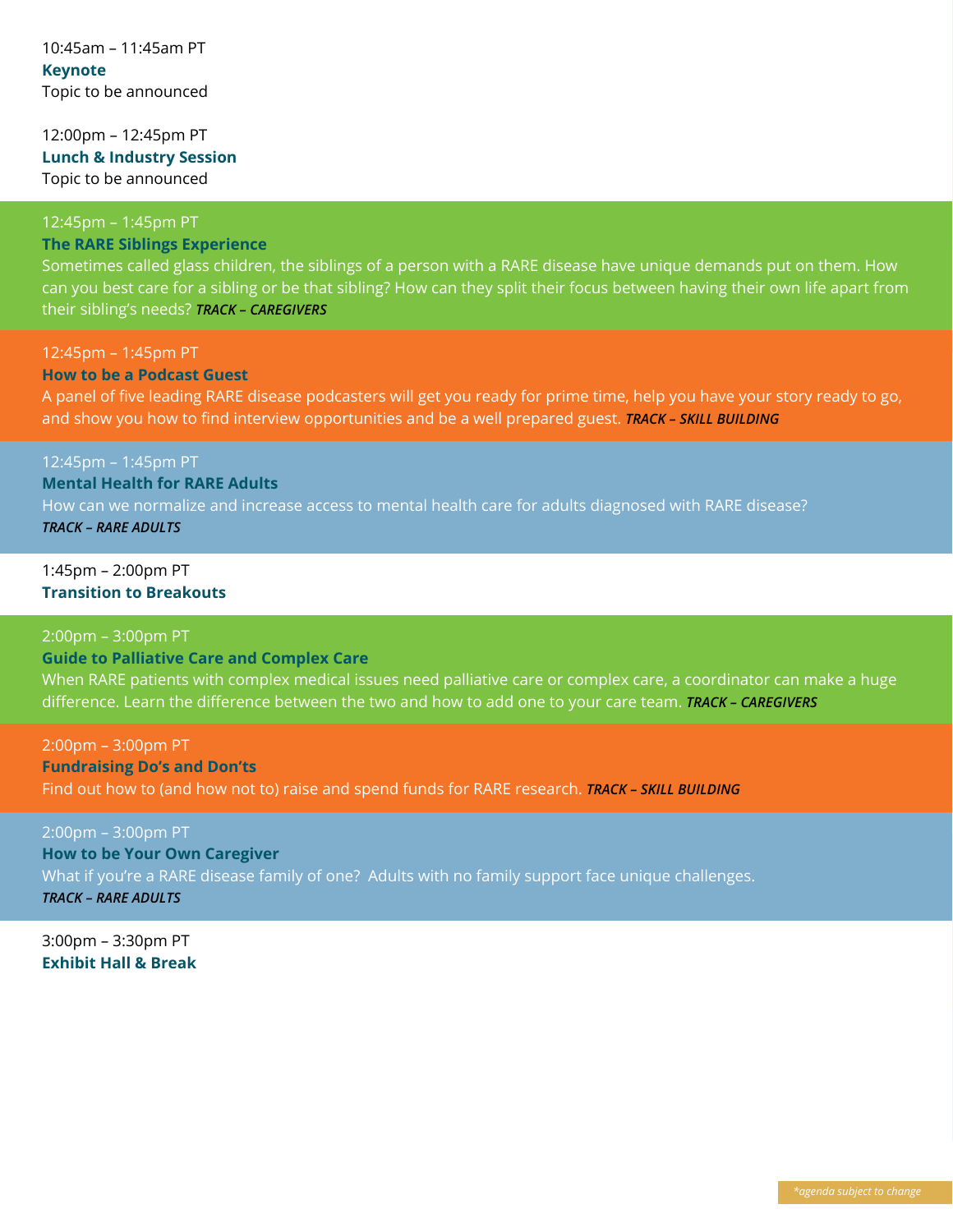#### 3:45pm – 4:45pm PT **Grandparents as Caregivers**

A look at the unique caregiving demands on grandparents of RARE children, including best practices, pitfalls to avoid, and communicating the hand off to parents. *TRACK – CAREGIVERS*

3:45pm – 4:45pm PT

# **Finding and Retaining Volunteers**

Sometimes getting the volunteer is the easy part, but keeping them can be trickier. Tips on how to engage your team of volunteers to keep them coming back. *TRACK – SKILL BUILDING*

3:45pm – 4:45pm PT

## **F\*\*\* This 2.0 - Sex When You're RARE**

Real talk from adults with RARE disease who (shock! horror!) like to have sex. Maybe it's different, but it's not less

important. *TRACK – RARE ADULTS*

6:15pm – 7:00pm PT **RARE Champions of Hope Reception (pre-registration required)**

7:15pm – 10:00pm PT **RARE Champions of Hope Awards and Dinner (pre-registration required)**

# **WEDNESDAY, SEPTEMBER 14TH, 2022**

8:00am – 7:00pm PT **Films from The Disorder Channel** A selection of short films about the RARE disease patient experience from The Disorder Channel

8:30am – 9:00am PT **Breakfast & Industry Session** Topic to be announced

9:30am – 9:45am PT **Opening & Day 1 Recap**

9:45am – 10:00am PT **EveryLife Foundation - Call to Advocacy**

9:45am – 10:45am PT **Preventing Caregiver Burnout** How we can avoid the burnout and depression that may come from caregiving. *TRACK – CAREGIVERS*

9:45am – 10:45am PT **Fundraising - Where to Place Your Bet** If you can only fund one thing, what is the thing? Gene Replacement? ASO? Basic science? *TRACK – SKILL BUILDING*

# 9:45am – 10:45am PT

# **Stress on Partnerships/Marriage**

Whether a couple includes one partner who is RARE, or a couple is raising a RARE child, medical challenges are an added stressor on the relationship. How can you best manage that stress and keep a relationship healthy? *TRACK – RARE ADULTS*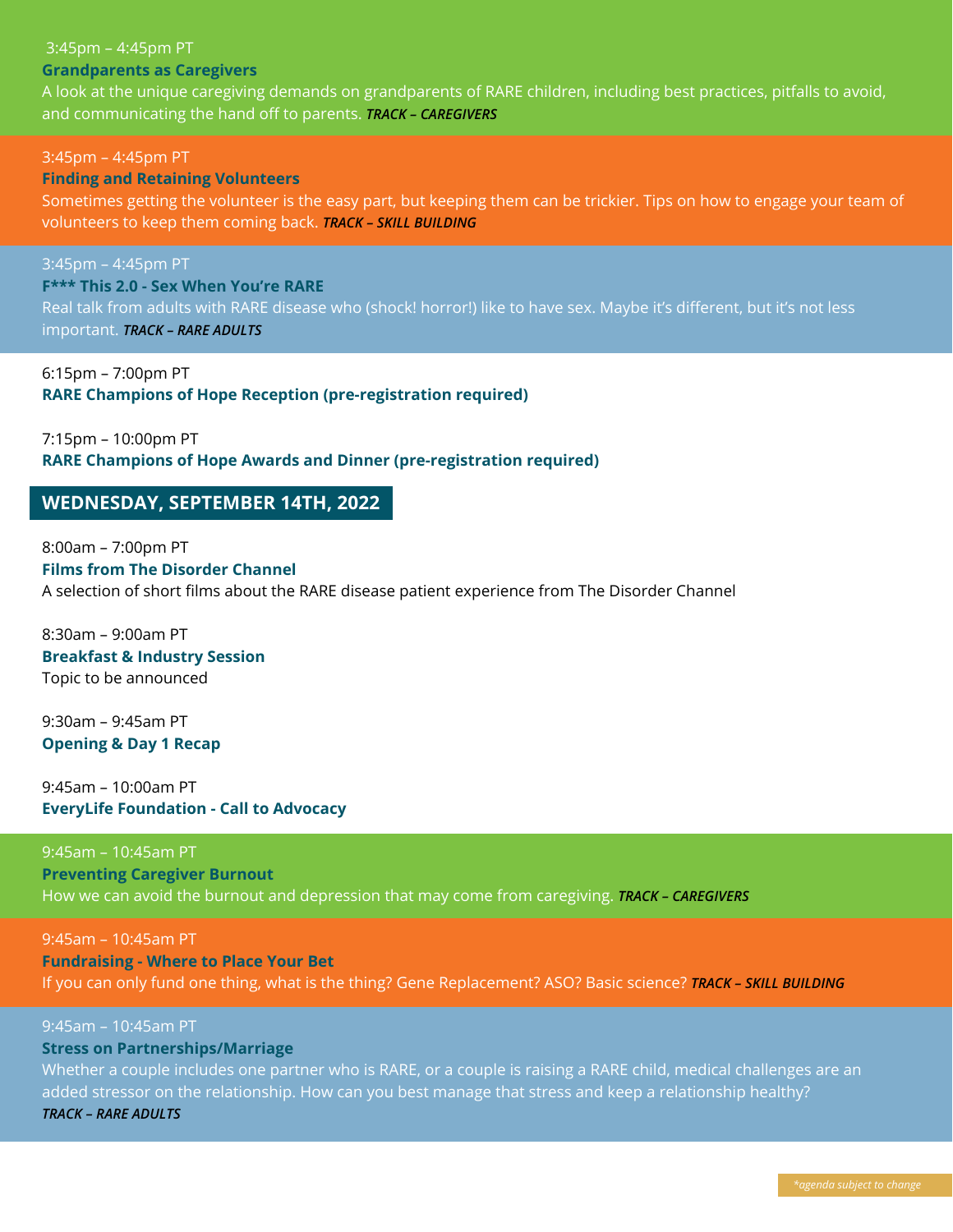#### 10:45am – 11:00am PT **Transition to Breakouts**

# 11:00am – 12:00pm PT

#### **Grieving as a Community**

When someone in your same disease community passes on, how do you lead support for that family and for all your members? *TRACK – CAREGIVERS*

11:00am – 12:00pm PT **Data Tech for RARE Care** PHI apps and tools--end users speak on what data you should want to collect and the importance of data. *TRACK – SKILL BUILDING*

11:00am – 12:00pm PT **Parenting While RARE** How do adults with a RARE disease balance their own care needs with the typical burdens of parenting? Do children feel like caregivers? *TRACK – RARE ADULTS*

# 11:00am – 12:00pm PT

**The EMS Guide to RARE**

Doctors and EMTs aren't used to you knowing more about a medical situation than they do. How to get your key points across quickly and kindly so you get the best care when dealing with a new provider. *TRACK – SKILL BUILDING*

12:00pm – 12:30pm PT **Exhibit Hall & Networking**

12:30pm – 1:15pm PT **Lunch & Industry Session** Topic to be announced

1:30pm – 2:10pm PT **Undiagnosed? Misdiagnosed? Finding Answers with Genetic Counselors** How and when do you seek a genetic test, what to do if the result is inconclusive, when to retest, and can a genetic

counselor advocate for you? Secondary findings.

2:10pm – 2:50pm PT

#### **Lighting a Fire in RARE**

We all want more awareness and some people seem to have a knack for being seen and heard. What can we learn from them and apply to our own awareness efforts, including increasing social media success.

2:50pm – 3:30pm PT **Keynote - James Gergherty**

3:30pm – 4:00pm PT **Closing Remarks**

6:00pm – 8:00pm PT **RARE Patient Advocacy Summit Closing Reception** *\*agenda subject to change*